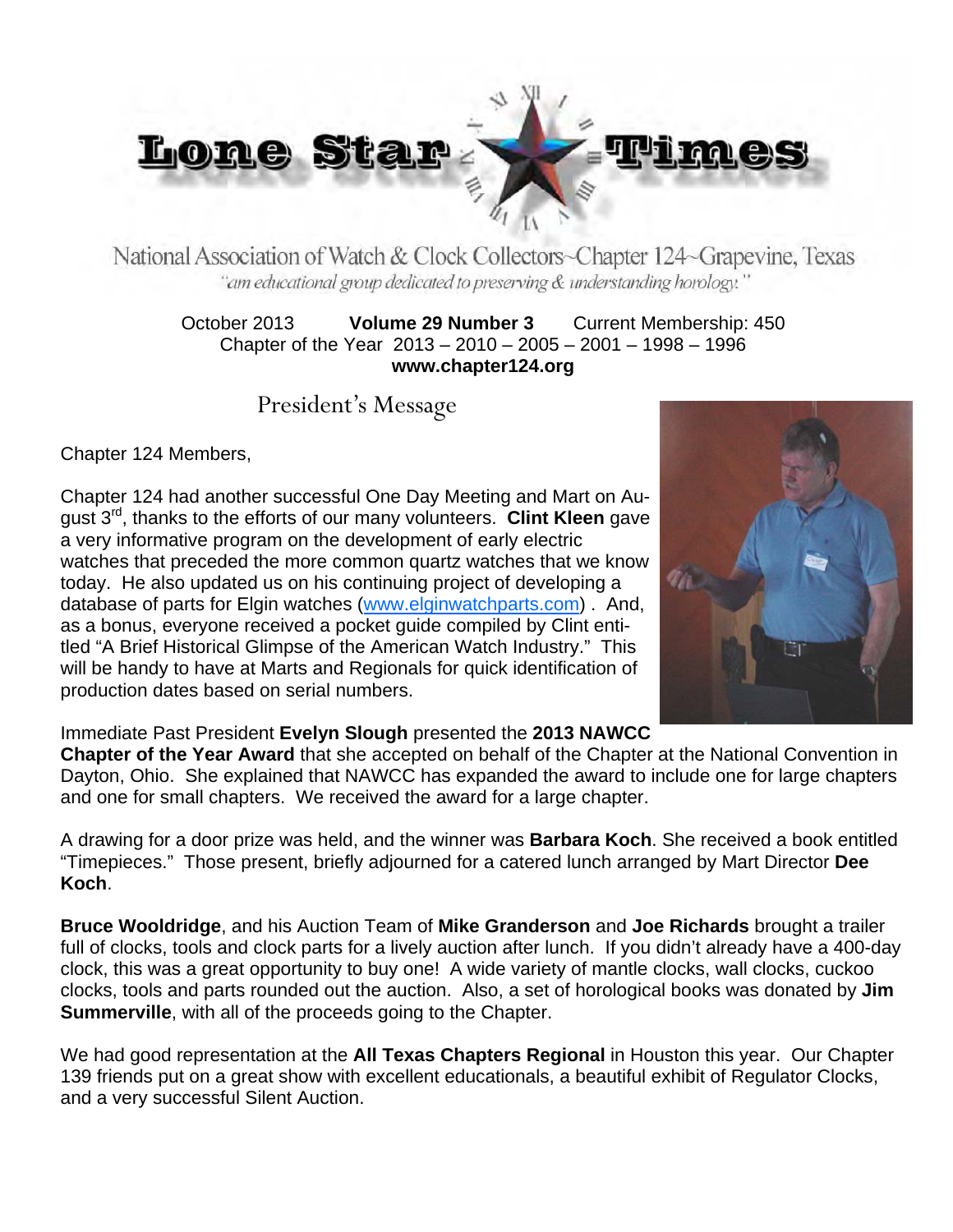President's Message (continued)

Thank you to **Marion and Chuck Edwards** for hosting another wonderful picnic at their place in Oak Leaf, TX. The crowd was small, but we had a great time. Chuck had an interesting demonstration on slave clocks set up in his shop. And **Bill Andrle** brought a unique motor-wound, weight-driven International clock movement ( in pretty rough shape…) I hope Bill will bring it back when he gets it restored, so we can all see how it is supposed to operate! Also, special thanks to **Gerald McDaniel** for barbecuing the delicious brisket.

Congratulations to **Bill Edwards** for his recently published article in the NAWCC Bulletin. The article traces the history of the Grapevine Street Clock from its origins in Olney, TX through a brief stay in Smithville, and through its restoration by Chapter 124 members so that it could take its current stand in Grapevine. Bill did a magnificent job covering all of the twists and turns along the clock's journey.

Please make plans to attend our next **One Day Meeting and Mart on Saturday, Oc**tober 5<sup>th</sup> at the Grapevine Convention and Visitors Center (located across the street from the Founders Building). Our meeting is held on the second floor – and there are elevators! I am asking everyone to bring at least one item to the Mart. This is one area that has seen a decline in activity. If everyone brings something they can part with, maybe we can get things going again in this area. Also, if you have an interesting item of horologia, bring it for show and tell. We can all learn from each other.

We are working on the schedule for class offerings in 2014. As soon as we are able to secure the dates from Grapevine for the Founders Building, the schedule will be added to the website. Please check regularly to see if a class you have been waiting for has been added. They fill up quickly!

John Acker

President

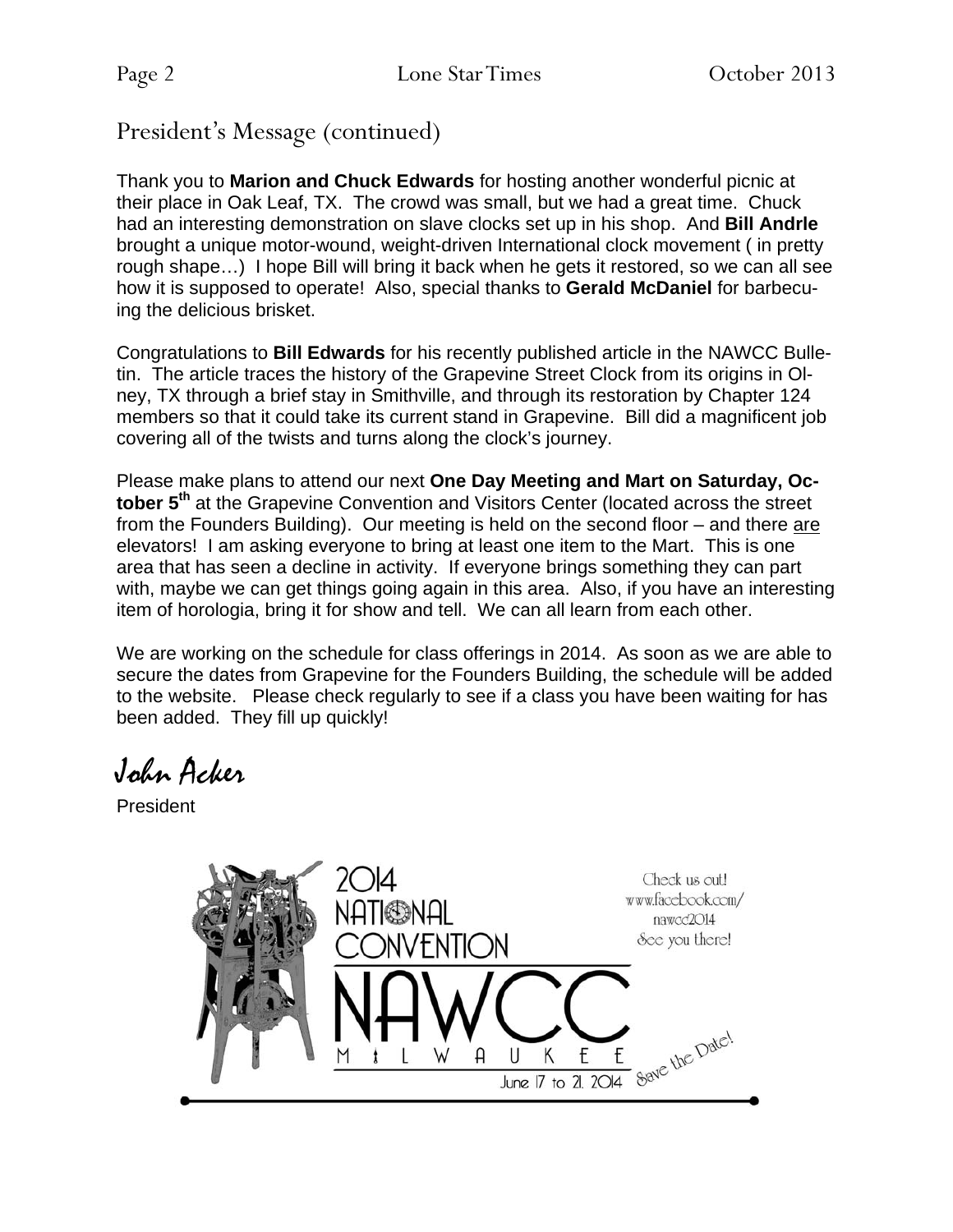#### **Carriage Clock Chapter Formed**

A new special interest chapter has been chartered by the NAWCC. Chapter 195 is the International Carriage Clock Chapter, and is the first to exist entirely on the internet. The online newsletter, which will be produced four times a year, will have articles dealing with the history, repair and restoration of these small horological gems. If you are interested in joining, just send an e-mail with your request to

carriageclock195@hotmail.com and you will be added to the membership list.

### **2014 Lone Star Regional**

The Lone Star Regional is scheduled for March 7-8, 2014, and the theme for the exhibit is **Twist & Turn: The Evolution of Torsion Pendulum Clocks.** John Hubby of The Woodlands, TX is assisting us in designing the exhibit, which will include a broad variety of clocks that utilize torsion pendulums. Most of us know these as the ubiquitous 400-day clock with four balls that spin from a thin suspension spring. But the earliest of these go all the way back to the 1840s. And they are still being made today in the form of the highly coveted Atmos clock. At their height of popularity in the 1950s, more than 100 companies were manufacturing untold varieties of the same basic design. With John's help, we will attempt to show the variety and inventiveness that these clocks brought to the market. We



will also be asking our members to participate by helping us fill the gaps in our exhibition story. Watch for an e-mail listing of the clocks that we need.

### **Calendar of Events**

| 2013          |                                                                             |               |
|---------------|-----------------------------------------------------------------------------|---------------|
| October 5     | Chapter 124 One Day Meeting and Mart                                        | Grapevine, TX |
| October 24-26 | <b>MKOA Regional</b>                                                        | Carthage, MO  |
| November 3    | Daylight Savings Time Ends - Fall Back!!!                                   |               |
|               | thru November 30 <sup>th</sup> Bella Library Exhibit-Bedford Public Library | Bedford, TX   |
| <u>2014</u>   |                                                                             |               |
| March 7-8     | Lone Star Regional                                                          | Mesquite, TX  |
| June 17-21    | <b>NAWCC National Convention</b>                                            | Milwaukee, WI |
|               |                                                                             |               |

## **Welcome New Members!**

| James Barren          | Fort Worth, TX     |
|-----------------------|--------------------|
| <b>Justin Barren</b>  | Fort Worth, TX     |
| Lorraine Belliveau    | Mansfield, TX      |
| Jeffrey Erb           | Allen, TX          |
| Case Fischer          | Fredericksburg, TX |
| <b>Robert Slobins</b> | Glen Allen, VA     |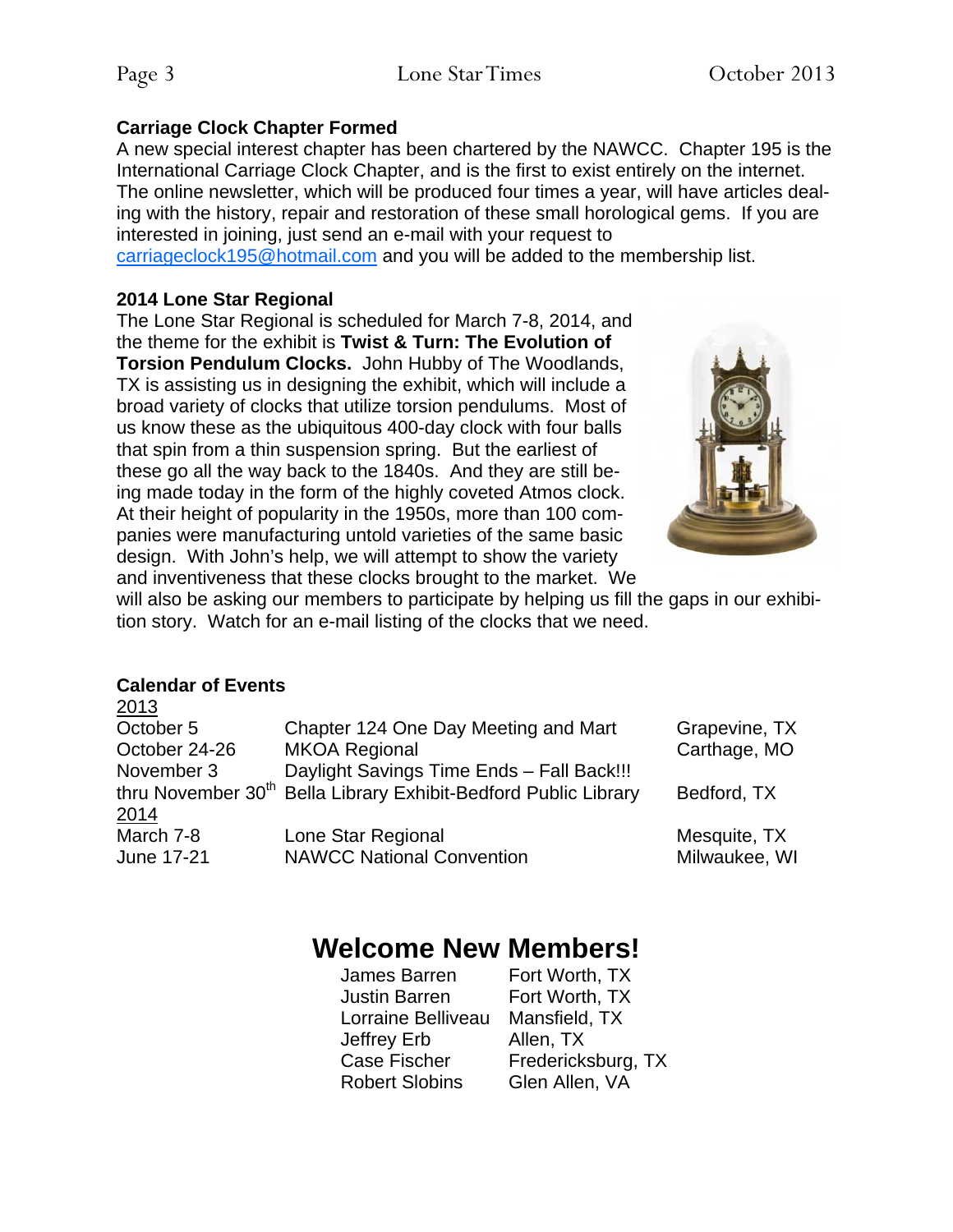

### **Auction Items Needed**

We are currently collecting items to be offered in Chapter auctions. We try to save the best items for our Regional in March, but many items are offered for auction at our One Days throughout the year. If you have a few things you would like to part with, or if you are looking at downsizing your collection, this may be an option for you to consider. Contact

our Auction Chairman, Bruce Wooldridge, for details on how the auction process works. He can be reached at: bawool@suddenlinkmail.com or 903-839-3386.

# Classifieds



"A man who stops advertising to save money is like a man who stops a clock to save time" – Henry Ford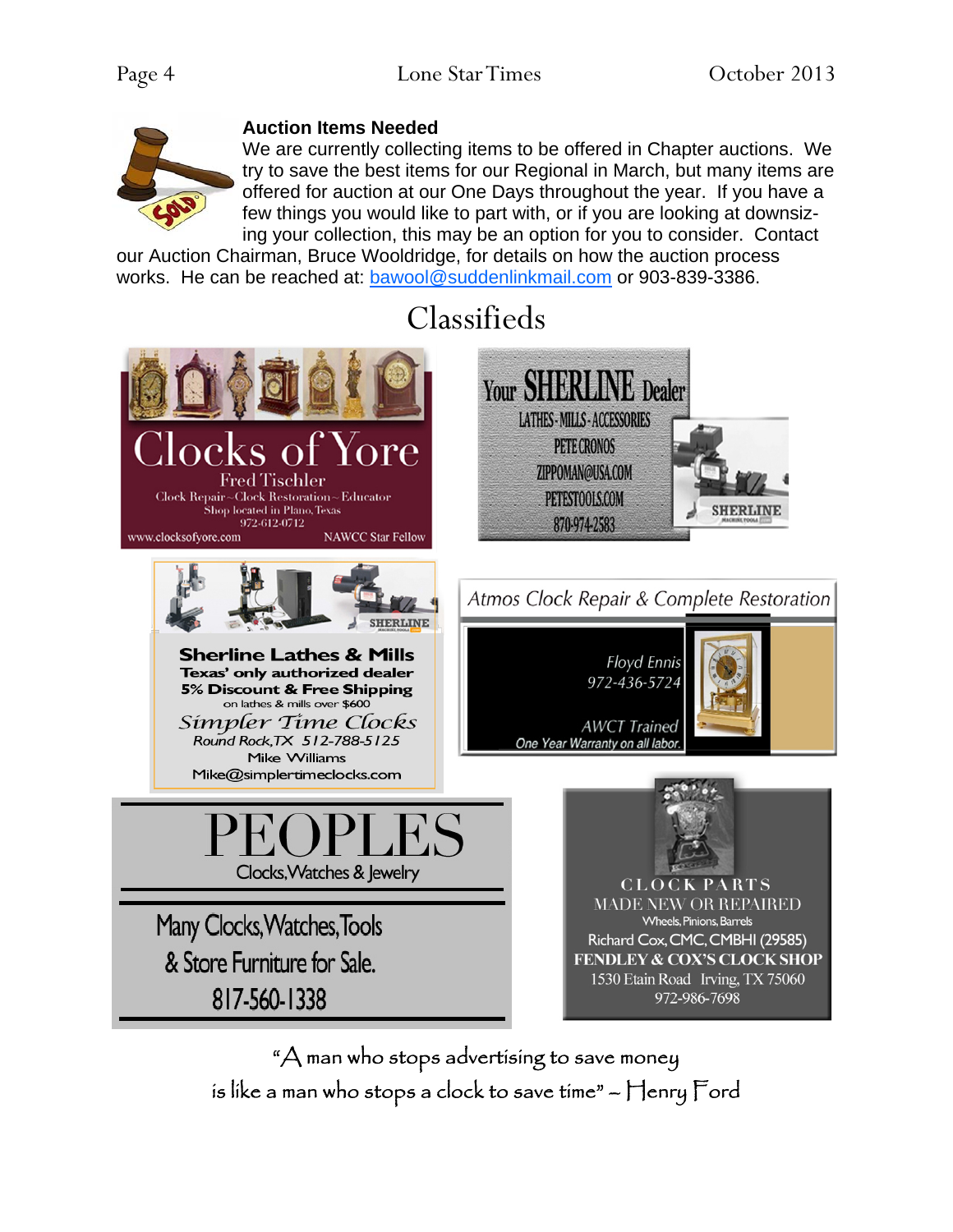



### **Peter Crum Receives New Heart!**

As many of you may know, Peter Crum, our Newsletter Editor, has been on the list to receive a new heart. On Friday, September 20th, the call came, and Peter underwent a heart transplant early on Saturday morning. At this writing, all is going well, and he is recovering nicely.

We wish him a speedy recovery, and look forward to him once again sharing his graphic talents which give our publications that professional look!